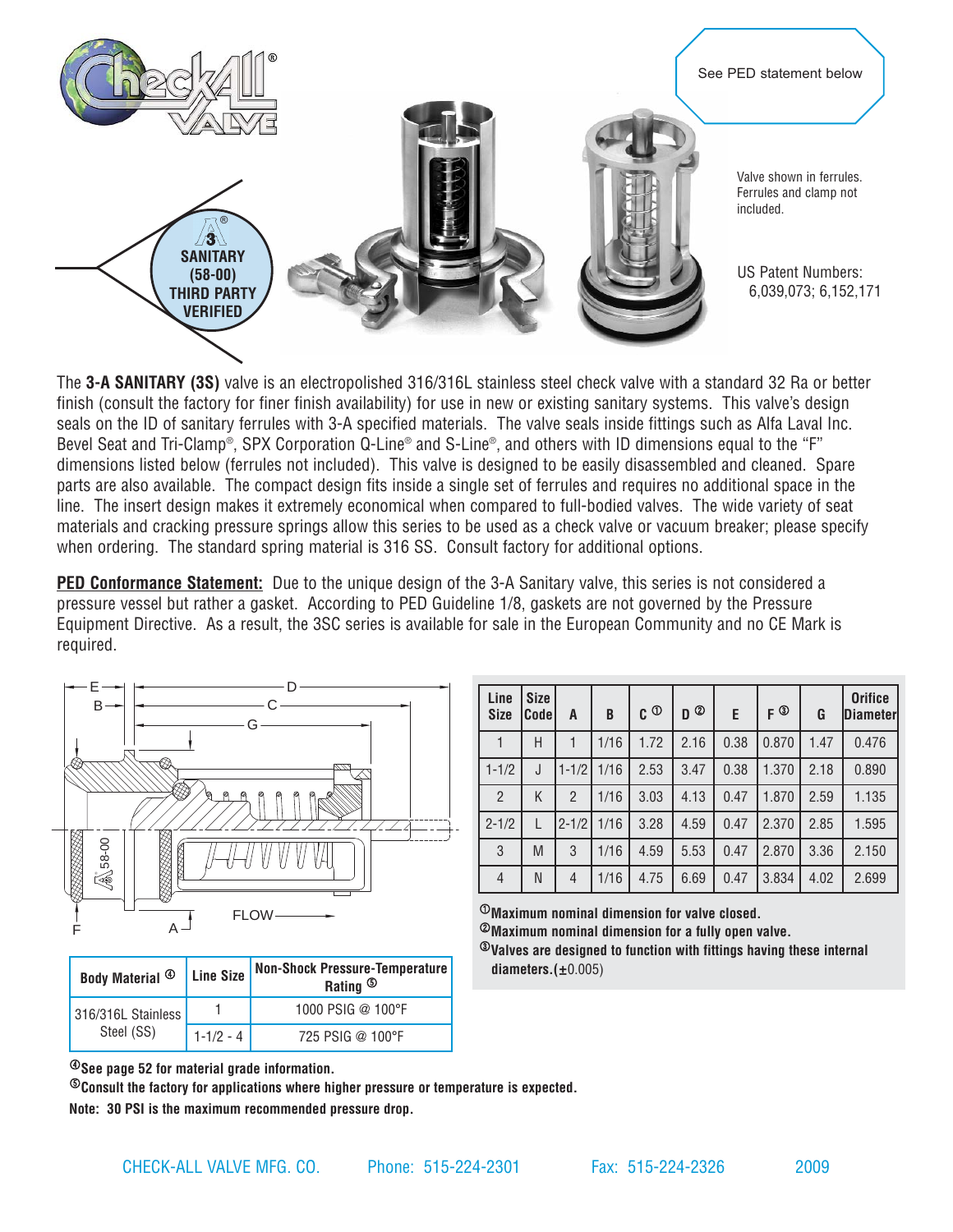## **Disassembly For Cleaning Instructions**

To disassemble the 3-A Sanitary valve, start by depressing one side of the retainer as shown in Step 1. With one side of the retainer tipped, rotate the stem of the poppet and remove the retainer as shown in Steps 2, 3, and 4. To reassemble the valve reverse the process. Consult the factory for information on trim kits, o-ring kits, or individual spare parts.

VALVE PARTS

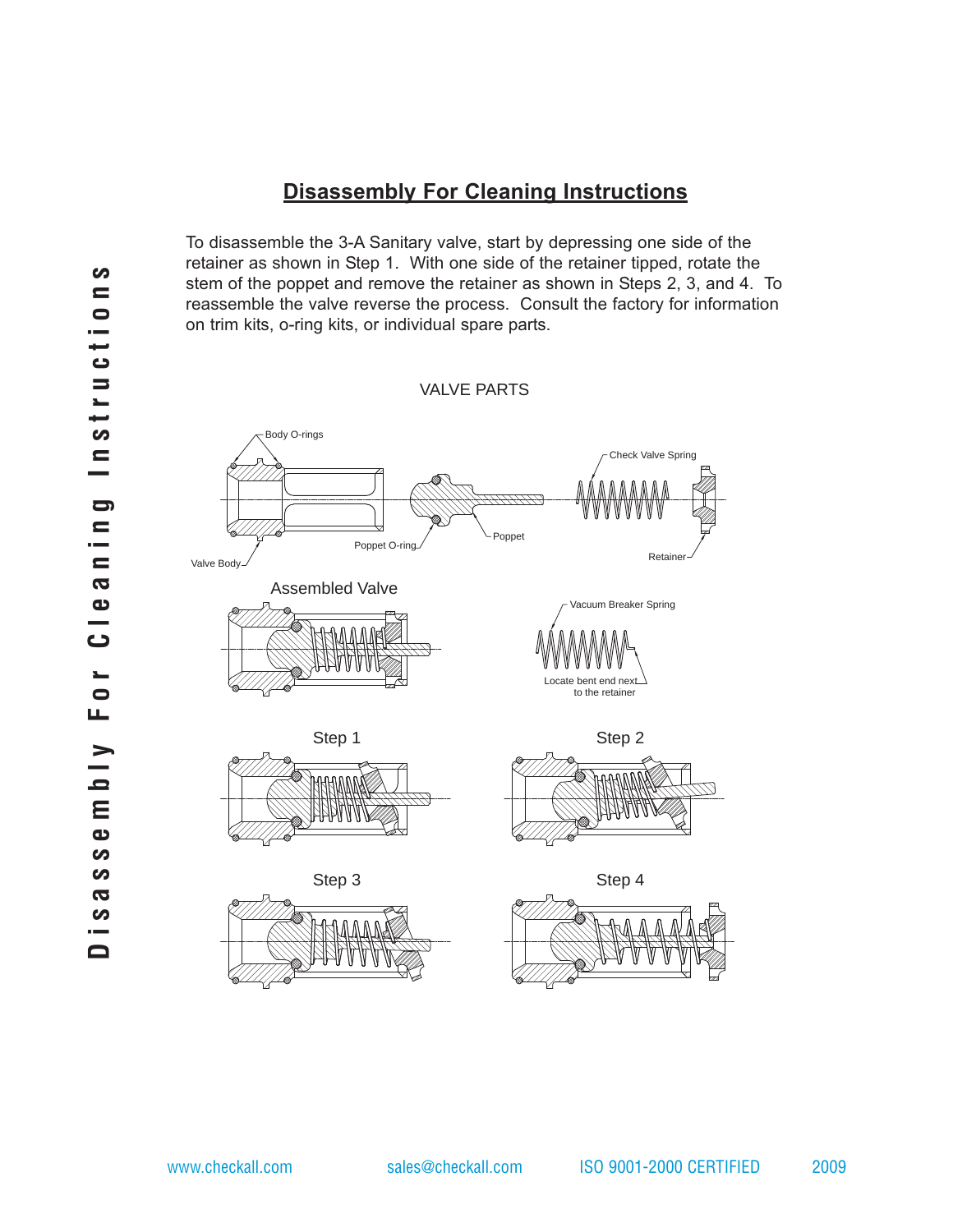## **3-A Sanitary For Water at 72°F**



**Note:** All flow curves and Cv values presume the valves are fully open with 1/2 PSI cracking pressure springs. Consult the factory for more information.

| STYLE 3S (3SC)<br>VALUES & VALVE WEIGHTS<br>$C_{\mathcal{U}}$ |           |             |  |  |  |  |
|---------------------------------------------------------------|-----------|-------------|--|--|--|--|
| $c_{v}$                                                       | SIZE      | 316/316L SS |  |  |  |  |
| 5.2                                                           |           | 2.3 oz.     |  |  |  |  |
| 16.1                                                          | $1 - 1/2$ | 6.2 oz.     |  |  |  |  |
| 27.2                                                          | 2         | 13.9 oz.    |  |  |  |  |
| 49.4                                                          | $2 - 1/2$ | $1.5$ lb.   |  |  |  |  |
| 74.9                                                          | 3         | $1.9$ lb.   |  |  |  |  |
| 120.0                                                         |           | $3.9$ lb.   |  |  |  |  |

**See page 48 for Flow Formulae Valve weights are approximate.**

**Note:** All flow curves and Cv values presume the valves are fully open with 1/2 PSI cracking pressure springs. Consult the factory for more information.